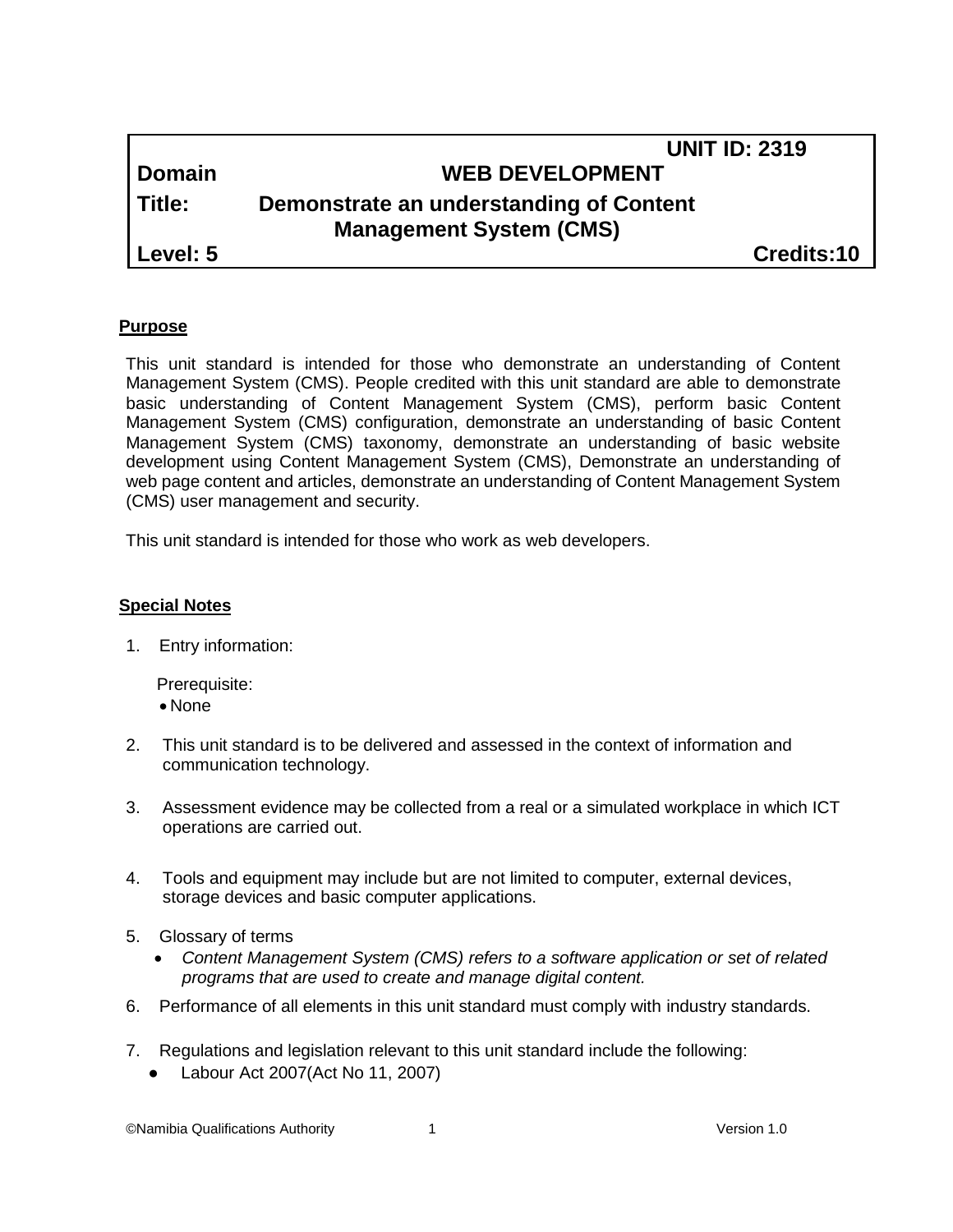■ Regulations relating to the health and safety of employees at work under schedule 1 (2) of the Labour Act No.11 of 2007 and all subsequent amendments.

# **Quality Assurance Requirements**

This unit standard and others within this sub-field may be awarded by institutions which meet the accreditation requirements set by the Namibia Qualifications Authority and the Namibia Training Authority and which comply with the national assessment and moderation requirements. Details of specific accreditation requirements and the national assessment arrangements are available from the Namibia Qualifications Authority on [www.namqa.org a](http://www.namqa.org/)nd the Namibia Training Authority on [www.nta.com.na](http://www.nta.com.na/)

# **Elements and Performance Criteria**

# **Element 1: Demonstrate basic understanding of Content Management System (CMS)**

# **Range:**

Content Management System (CMS) may include but not limited to WordPress, Joomla, Typo3 and Drupal.

# **Performance Criteria**

- 1.1 Content Management System (CMS) is explained.
- 1.2 Significance and use of CMS is explained.
- 1.3 Open source CMS is outlined.
- 1.4 Commercial CMS is outlined.

# **Element 2: Perform basic Content Management System (CMS) configuration**

## **Range**

Hosting system requirements may include but not limited to storage capacity, processing capacity and bandwidth.

## **Performance Criteria**

- 2.1. Hosting system requirements are outlined.
- 2.2. CMS is downloaded and installed according to instruction.
- 2.3. CMS configuration is explained and demonstrated.

©Namibia Qualifications Authority 2 Version 1.0 2.4. CMS initial settings are explained and demonstrated.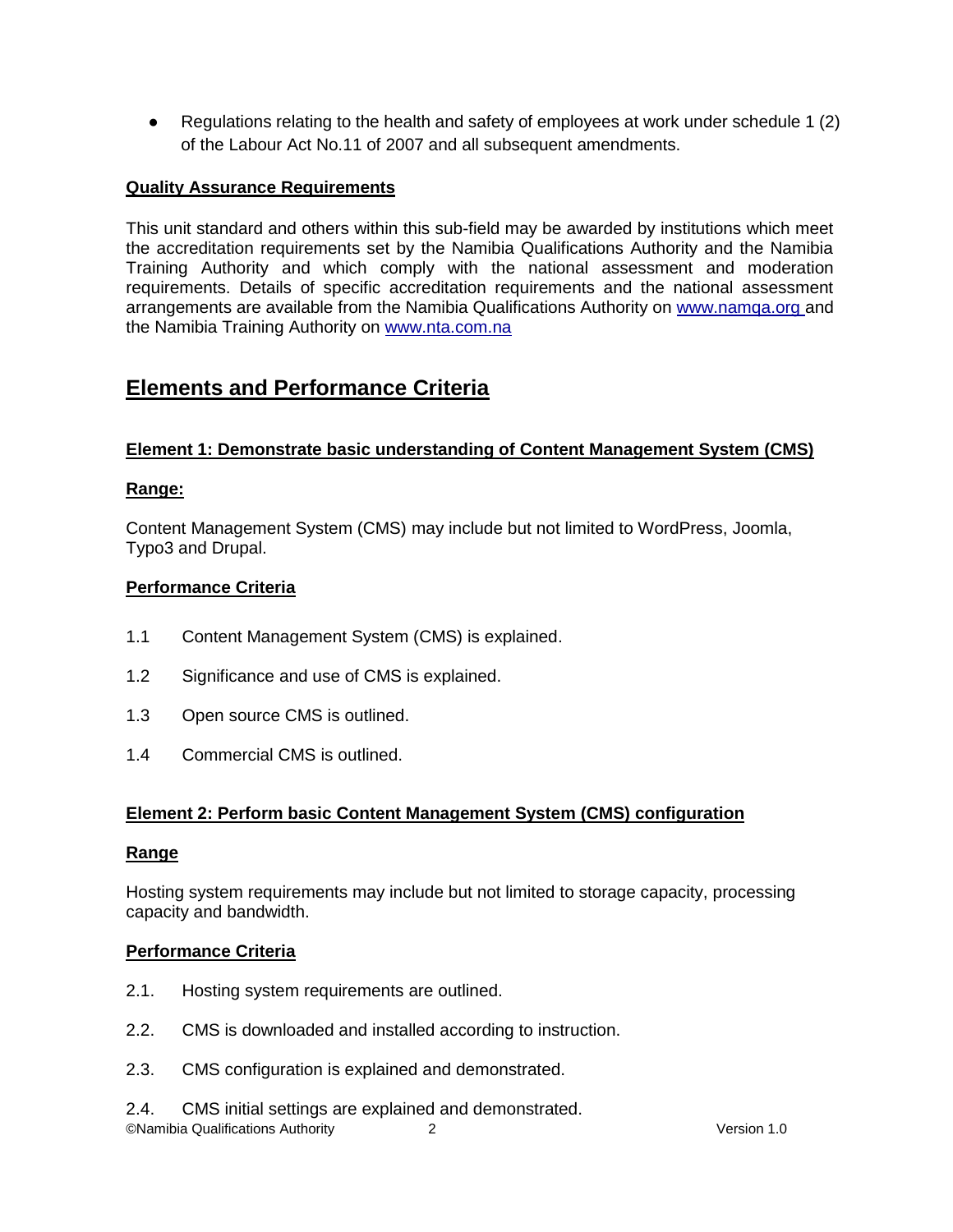- 2.5. CMS backend portal are demonstrated.
- 2.6. CMS client portal are demonstrated.

## **Element 3: Demonstrate an understanding of basic Content Management System (CMS) taxonomy**

#### **Performance Criteria**

- 3.1 CMS structure elements are defined and demonstrated.
- 3.2 CMS categories are explained and demonstrated.
- 3.3 CMS sub categories are explained and demonstrated.
- 3.4 CMS featured layouts are explained.
- 3.5 CMS category access rights are explained.

## **Element 4: Demonstrate an understanding of basic website development using Content Management System (CMS)**

#### **Performance Criteria**

- 4.1 CMS menu is explained and demonstrated.
- 4.2 CMS pages are demonstrated.
- 4.3 CMS templates are explained and demonstrated.
- 4.4 CMS template positions are defined and explained in terms of content layout.
- 4.5 CMS modules are explained.
- 4.6 CMS components are explained and demonstrated.
- 4.7 CMS plugins are explained and demonstrated.

#### **Element 5: Demonstrate an understanding of web page content and articles**

#### **Performance Criteria**

- 5.1 Home page is identified and described.
- 5.2 Pages are created and edited according to instruction.
- 5.3 Page types are identified and demonstrated.